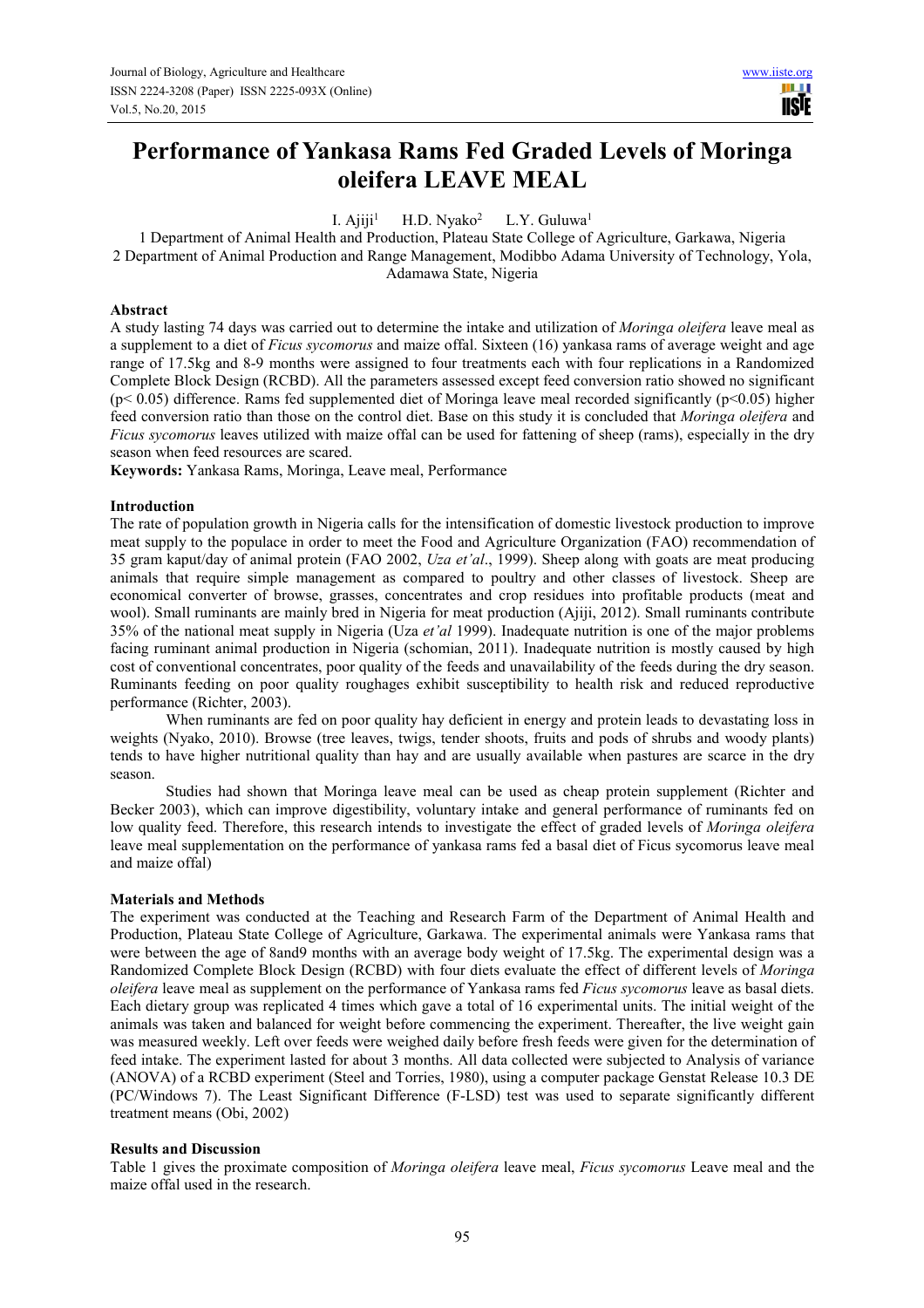Table 1: Proximate Composition of Moringa oleifera Leave Meal, Ficus Sycomorus Leave Meal and Maize Offal.

| Composition           |       | <i>Moringa oleifera</i> leave <i>Ficus sycomorus</i> leave Maize offal |       |  |
|-----------------------|-------|------------------------------------------------------------------------|-------|--|
|                       | meal  | meal                                                                   |       |  |
| Dry Matter            | 94.75 | 91.10                                                                  | 93.90 |  |
| Crude Protein         | 29.06 | 11.13                                                                  | 12.79 |  |
| Crude Fibre           | 18.60 | 35.40                                                                  | 21.00 |  |
| Nitrogen Free Extract | 35.19 | 29.67                                                                  | 46.86 |  |
| <b>Ether Extract</b>  | 4.00  | 0.60                                                                   | 8.85  |  |
| Ash                   | 35.19 | 14.30                                                                  | 4.40  |  |

Table 2: shows the average daily feed intake, feed conversion ratio, average daily water intake, initial live weight, final weight, live weight gain and average daily weight gain of the rams.

Table 2: Performance of Yankasa Rams Fed *Moringa oleifera* Leave Meal

| Parameter                  |       |                | Treatments     |       |            |
|----------------------------|-------|----------------|----------------|-------|------------|
|                            | T1    | T <sub>2</sub> | T <sub>3</sub> | T4    | <b>LSD</b> |
| Average Daily Feed Intake  |       |                |                |       |            |
| (kg/d/h)                   |       |                |                |       |            |
|                            | 2.58  | 2.57           | 2.57           | 2.71  | <b>NS</b>  |
| Feed Conversion Ratio      |       |                |                |       |            |
|                            | 2.40  | 1.16           | 1.10           | 1.19  | $0.777*$   |
| Water<br>Daily<br>Average  |       |                |                |       |            |
| Intake (Litre/h/d)         | 2.41  | 2.29           | 2.22           | 2.23  | <b>NS</b>  |
| Initial live Weight(kg)    | 18.90 | 17.30          | 15.40          | 17.90 | <b>NS</b>  |
| Final Live Weight (kg)     |       |                |                |       |            |
|                            | 19.98 | 20.05          | 18.00          | 20.25 | <b>NS</b>  |
| Total Live Weight Gain     |       |                |                |       |            |
| (kg)                       | 1.12  | 2.75           | 2.57           | 2.40  | <b>NS</b>  |
| Weight<br>Daily<br>Average | 18.80 | 45.90          | 42.90          | 40.00 | <b>NS</b>  |
| Gain $(g)$                 |       |                |                |       |            |

Treatment 1 (T1) = ad libitum sycomorus leave meal  $+$  50grammes maize offal

Treatment 2 (T2) = ad libitum sycomorus leave meal + 50 grammes maize offal + 50 grammes Moringa leave meal

Treatment 3 (T3) = ad libitum sycomorus leave meal  $+ 50$  grammes maize offal  $+ 100$  grammes Moringa leave meal

Treatment 4 (T4) = ad libitum sycomorus leave meal  $+ 50$  grammes s maize offal  $+ 150$  grammes Moringa leave meal

LSD= Least Significant Difference

NS= Not Significant

\*= Significant ( $p$ <0.05)

The result of chemical composition of Moringa leave meal (table 1) gave the nutrient composition of the ingredient thus CP 29.06: CF 18.60: NFE 35.19: ether extract 4.0 and ash 7.90%. The nutrient profile of the feed ingredient may be responsible for the high feed conversion ratio recorded among rams fed 50grammes, 100 grammes and 150 grammes of moringa leave meal which had a feed conversion ratio of 1.16: .10 and 1.19 respectively. The proximate composition of Moringa leave meal obtained in this study were similar to those obtained by Feleke et'al (2012): Makkar and Beckers (1996). The performance of yankasa rams fed Moringa leave meal as supplement (Table 2) shows no significant (p<0.05) difference in all the parameters assessed except for feed conversion ratio. This may be due to the good nutrient profile of moringa leave meal as well as the nutrients available for the ram utilization in the ficus leave and maize offal. However the efficiency of feed utilizatization may be attributed to Moringa leave inclusion since rams in treatment one (T1) recorded significantly (p<0.05) lower feed conversion ratio of 2.40 while rams fed T2 T3 and T4 had significantly (p<0.05) higher feed conversion ratio of 1.16, 1.10 and 1.19 respectively. This result agrees with the findings of Feleke *et'al.*(2012), that digestibility of dietary crude protein (CP) increases as the inclusion of Moringa leave meal increases in the feed.